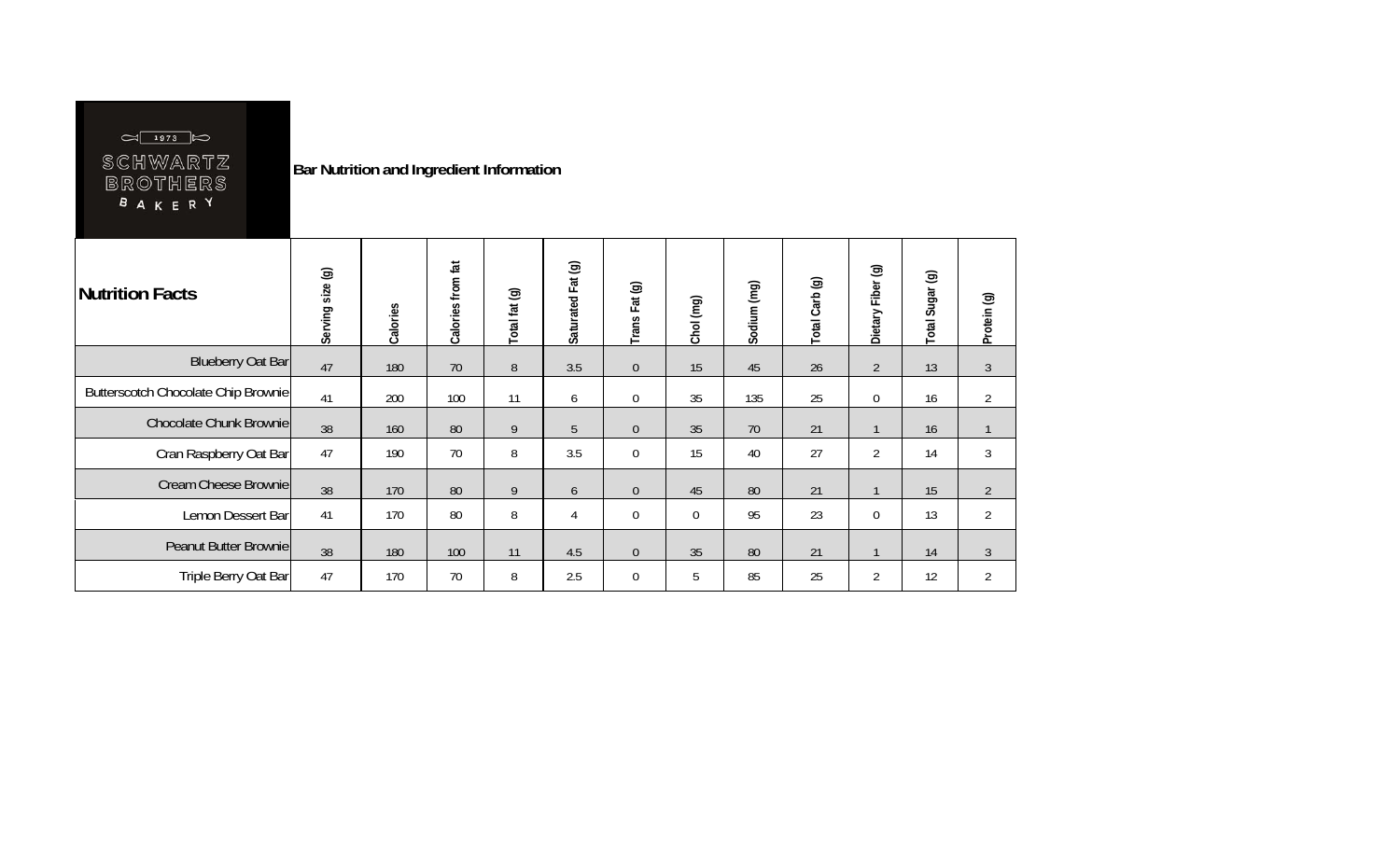## **Ingredients**

|                                     | Blueberry Filling (Water, Blueberries, Sugar, Modified Corn Starch, Citric Acid, Sodium Benzoate And Potassium Sorbate [Preservatives], Salt), Brown<br>Blueberry Oat Bar Sugar, Enriched Unbleached Flour (Wheat Flour, Niacin, Reduced Iron, Thiamin Mononitrate, Riboflavin, Folic Acid), Rolled Oats, Butter (Milk), Stone<br>Ground Whole Wheat Flour, Canola Oil, Organic Flax Seeds, Coconut, Whole Eggs, Salt, Cinnamon.                                                                                                                                                                                                                                                                                                                                                                                           |
|-------------------------------------|----------------------------------------------------------------------------------------------------------------------------------------------------------------------------------------------------------------------------------------------------------------------------------------------------------------------------------------------------------------------------------------------------------------------------------------------------------------------------------------------------------------------------------------------------------------------------------------------------------------------------------------------------------------------------------------------------------------------------------------------------------------------------------------------------------------------------|
| Allergens                           | May Contain<br>Contains Egg,<br>Peanut, Soy,<br>Milk, Wheat.<br>Tree Nuts.                                                                                                                                                                                                                                                                                                                                                                                                                                                                                                                                                                                                                                                                                                                                                 |
| Butterscotch Chocolate Chip Brownie | Enriched Unbleached Flour (Wheat Flour, Niacin, Reduced Iron, Thiamin Mononitrate, Riboflavin, Folic Acid), Brown Sugar, Butter (Milk), Chocolate Chips<br>(Sugar, Chocolate Liquor, Cocoa Butter, Soy Lecithin), Butterscotch Chips (Sugar, Palm Kernel Oil, Whey Powder, Powdered Whey Protein Concentrate<br>[Milk], Soy Lecithin, Sorbitan Tristearate, Artificial Colors, Artificial Butterscotch Flavor, Natural Vanilla Flavor), Whole Eggs, Walnuts, Coconut (Desiccated<br>Coconut [Contains Sulfites], Sugar, Water, Propylene Glycol [Preserves Freshness] And Salt), Baking Powder (Sodium Acid Pyrophosphate, Sodium<br>Bicarbonate, Corn Starch, Monocalcium Phosphate), Vanilla Extract (Water, Ethyl Alcohol, Vanilla Beans Extractives), Freshness Improver (Wheat Flour,<br>Enzymes, Soybean Oil), Salt. |
| Allergens                           | May Contain<br>Contains Egg,<br>Peanut, Soy,<br>Milk, Wheat.<br>Tree Nuts.                                                                                                                                                                                                                                                                                                                                                                                                                                                                                                                                                                                                                                                                                                                                                 |
|                                     | Sugar, Whole Eggs, Butter (Milk), Chocolate Liquor, Enriched Bleached Wheat Flour (Wheat Flour, Niacin, Reduced Iron, Thiamin Mononitrate, Riboflavin,<br>Chocolate Chunk Brownie Folic Acid), Chocolate Slices (Sugar, Chocolate Liquor, Cocoa Butter, Soy Lecithin), Wafers Coating (Sugar, Palm Kernel Oil, Cocoa Processed With<br>Alkali, Lactose, Hydrogenated Palm Oil, Soy Lecithin And Sorbitan Tristearate [Emulsifiers], Natural Vanilla), Vanilla Extract (Water, Ethyl Alcohol, Vanilla<br>Beans Extractives), Baking Powder (Sodium Acid Pyrophosphate, Sodium Bicarbonate, Corn Starch, Monocalcium Phosphate), Salt.                                                                                                                                                                                       |
| Allergens                           | May Contain<br>Contains Egg,<br>Peanut, Soy,<br>Milk, Wheat.<br>Tree Nuts.                                                                                                                                                                                                                                                                                                                                                                                                                                                                                                                                                                                                                                                                                                                                                 |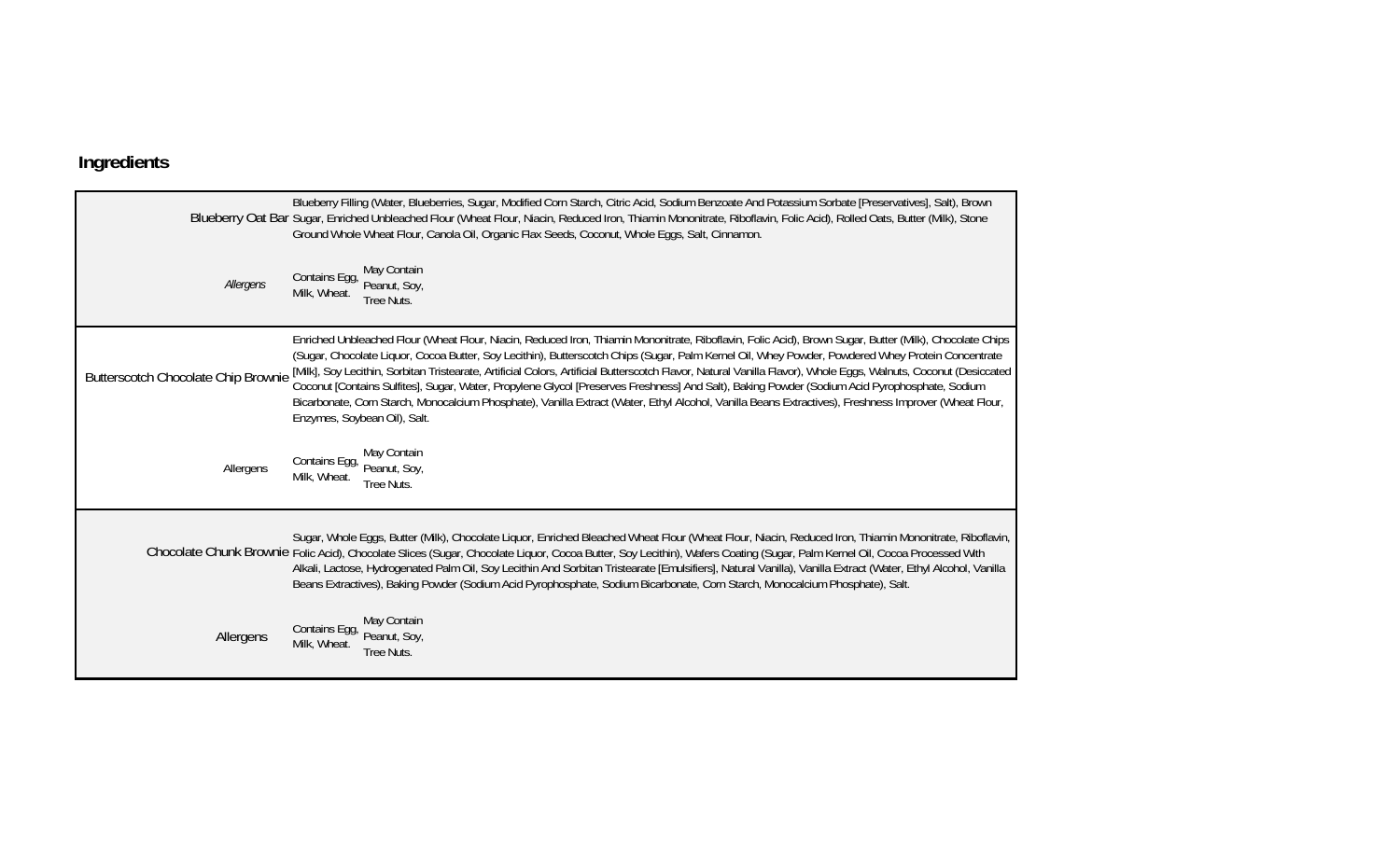|                       | Raspberry Filling (Water, Raspberries, Sugar, Modified Food Starch, Citric Acid, Sodium Benzoate And Potassium Sorbate [Preservatives], Color Added<br>Cran Raspberry Oat Bar [Vegetable Juice, Citric Acid, Sodium Benzoate], Salt, Caramel Color), Brown Sugar, Enriched Unbleached Flour (Wheat Flour, Niacin, Reduced Iron,<br>Thiamin Mononitrate, Riboflavin, Folic Acid), Rolled Oats, Dried Cranberries (Cranberries, Sugar, Sunflower Oil), Butter (Milk), Whole Wheat Flour, Canola                                                                                                                                                                                                                                                                                                                                                                                                                                                                                                                                                 |
|-----------------------|-----------------------------------------------------------------------------------------------------------------------------------------------------------------------------------------------------------------------------------------------------------------------------------------------------------------------------------------------------------------------------------------------------------------------------------------------------------------------------------------------------------------------------------------------------------------------------------------------------------------------------------------------------------------------------------------------------------------------------------------------------------------------------------------------------------------------------------------------------------------------------------------------------------------------------------------------------------------------------------------------------------------------------------------------|
| Allergens             | May Contain<br>Contains Egg,<br>Peanut, Soy,<br>Milk, Wheat.<br>Tree Nuts.                                                                                                                                                                                                                                                                                                                                                                                                                                                                                                                                                                                                                                                                                                                                                                                                                                                                                                                                                                    |
|                       | Sugar, Whole Eggs, Butter (Milk), Chocolate Liquor, Enriched Bleached Wheat Flour (Wheat Flour, Niacin, Reduced Iron, Thiamin Mononitrate, Riboflavin,<br>Cream Cheese Brownie Folic Acid), Cream Cheese (Pasteurized Milk And Cream, Cheese Culture, Salt, Stabilizers [Carob Bean And/Or Xanthan And/Or Guar Gum]), Chocolate<br>Slices (Sugar, Chocolate Liquor, Cocoa Butter, Soy Lecithin), Vanilla Extract (Water, Ethyl Alcohol, Vanilla Beans Extractives), Cornstarch, Lemon Juice,                                                                                                                                                                                                                                                                                                                                                                                                                                                                                                                                                  |
| Allergens             | May Contain<br>Contains Egg,<br>Peanut, Soy,<br>Milk, Wheat.<br>Tree Nuts.                                                                                                                                                                                                                                                                                                                                                                                                                                                                                                                                                                                                                                                                                                                                                                                                                                                                                                                                                                    |
|                       | Lemon Filling (Corn Syrup, Sugar, Water, Sweetened Condensed Milk [Milk, Skim Milk, Sugar], Hydrogenated Palm Kernel Oil, Modified Food Starch,<br>Lemon Juice Concentrate, Citric Acid, Natural Flavor, Mono and Diglycerides, Beta Carotene [Color] and Sodium Metabisulfite), Enriched Unbleached<br>Flour (Wheat Flour, Ascorbic Acid [Conditioner], Niacin, Reduced Iron, Thiamin Mononitrate, Riboflavin, Folic Acid), Margarine (Palm Oil, Water, Soybean<br>Lemon Dessert Bar Oil, Salt, Whey [From Milk], Mono Diglycerides, Soy Lecithin, Natural Flavor, Beta Carotene [Color], Vitamin A Palmitate Added), Palm Oil, Powdered<br>Sugar (Sugar, Cornstarch), Sugar, Coating Sugar (Dextrose, Corn Starch, Vegetable Shortening [Soybean Oil, Vegetable Mono And Diglycerides,<br>Tocopherols {Vitamin E} And Vitamin C Palmitate As Antioxidants], Titanium Dioxide [Color], Artificial Flavor), Sea Salt, Lemon Flavedo (Lemon Peel,<br>Sugar, Lemon Oil), Oil Of Lemon And Alpha Tocopherol (Vitamin E [To Preserve Freshness]). |
| Allergens             | May Contain<br>Contains Egg,<br>Peanut, Soy,<br>Milk, Wheat.<br>Tree Nuts.                                                                                                                                                                                                                                                                                                                                                                                                                                                                                                                                                                                                                                                                                                                                                                                                                                                                                                                                                                    |
| Peanut Butter Brownie | Sugar, Whole Eggs, Peanut Butter (Peanuts, Salt), Butter (Milk), Chocolate Liquor, Enriched Bleached Wheat Flour (Wheat Flour, Niacin, Reduced Iron,<br>Thiamin Mononitrate, Riboflavin, Folic Acid), Powdered Sugar (Sugar, Cornstarch), Chocolate Slices (Sugar, Chocolate Liquor, Cocoa Butter, Soy<br>Lecithin), Canola Oil, Vanilla Extract (Water, Ethyl Alcohol, Vanilla Beans Extractives), Baking Powder (Sodium Acid Pyrophosphate, Sodium Bicarbonate,<br>Corn Starch, Monocalcium Phosphate), Salt.                                                                                                                                                                                                                                                                                                                                                                                                                                                                                                                               |
| Allergens             | May Contain<br>Contains Egg,<br>Peanut, Soy,<br>Milk, Wheat.<br>Tree Nuts.                                                                                                                                                                                                                                                                                                                                                                                                                                                                                                                                                                                                                                                                                                                                                                                                                                                                                                                                                                    |